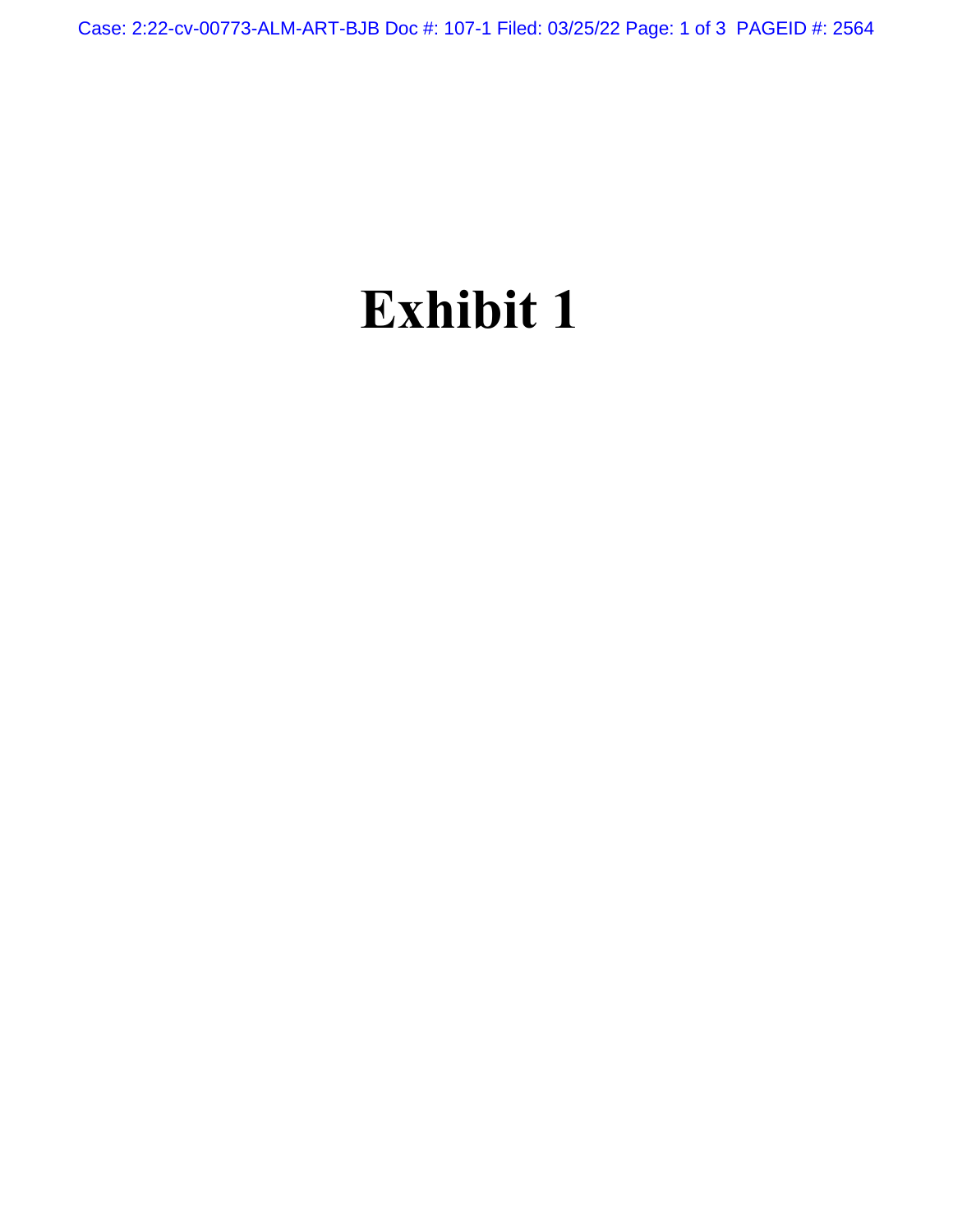| <b>IN THE MATTER OF</b>         | ∗       | <b>IN THE</b>               |
|---------------------------------|---------|-----------------------------|
| <b>2022 LEGISLATIVE</b>         | ∗       | <b>COURT OF APPEALS</b>     |
| <b>DISTRICTING OF THE STATE</b> | $\ast$  | <b>OF MARYLAND</b>          |
|                                 | $\star$ | <b>MISC. NOS.</b>           |
|                                 | ∗       | 21, 24, 25, 26, 27          |
|                                 | $\star$ | <b>SEPTEMBER TERM, 2021</b> |

## **O R D E R**

The Court of Appeals of Maryland, pursuant to the provisions of Article III, § 5 of the Constitution of Maryland, is vested with original jurisdiction to review the legislative districting plan upon petition of any registered voter, and has received timely-filed petitions challenging the validity of the 2022 legislative districting plan enacted by the General Assembly of Maryland as Senate Joint Resolution 2.

Special Magistrate Alan M. Wilner, appointed by Order of this Court on January 28, 2022, has scheduled a hearing on the merits in the above-captioned cases to commence on March 23, 2022 and extend, if necessary, through March 25, 2022, which accordingly will occur after the current primary election candidate filing deadline of March 22, 2022.

The Special Magistrate intends to produce and file a report with the Court on April 5, 2022. After the issuance of the Special Magistrate's report, the parties may wish to file exceptions and/or request a hearing concerning the Special Magistrate's report, which would require extension of various dates in the Election Calendar for the efficient conduct of an election after the determination of whether the legislative districting plan satisfies constitutional standards.

Now, therefore, it is this 15th day of March, 2022, ORDERED, by the Court of Appeals of Maryland, that

(1) The 2022 Primary for Gubernatorial Elections, scheduled for June 28, 2022, is moved to July 19, 2022.

(2) The following deadlines are amended for the 2022 Primary for the Gubernatorial Elections:

(a) The deadline for filing certificates of candidacy, established pursuant to Maryland Code, (1957, 2017 Repl. Vol., 2021 Supp.), Election Law Article ("EL") § 5-303 as Tuesday, February 22, 2022